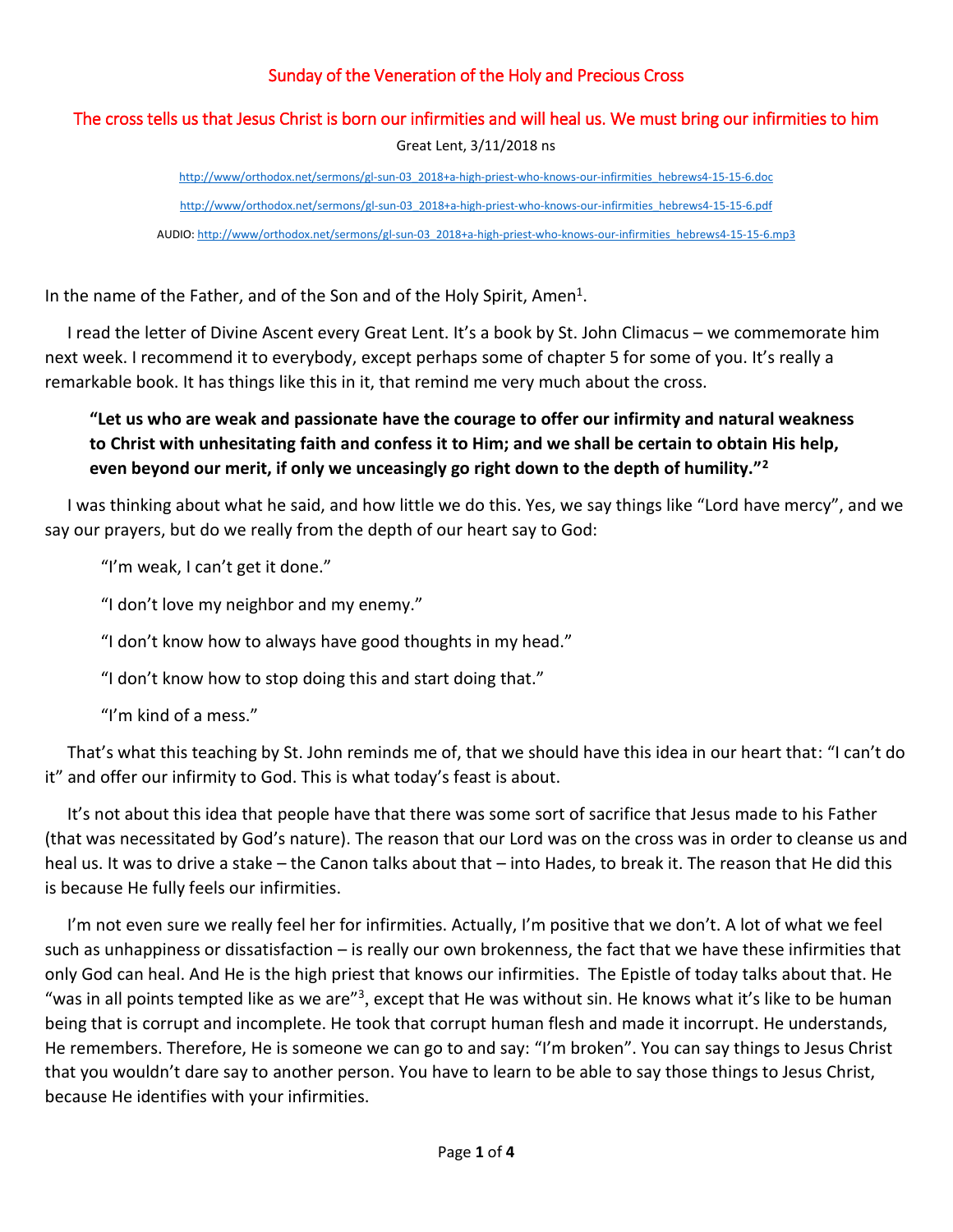The cross is always associated with the resurrection. We don't speak of the cross without speaking of the resurrection. In fact, every Sunday matins has a canon that is entitled "To the Cross and Resurrection". So, when you look upon the cross, it is no longer an instrument of death but an instrument of victory. It was God's way, after He became man, to have His human flesh die (which is what happens to human flesh including His) and go down into Hades and break that connection between sin and death. He died just as human flesh died but He did not have any sin, so there was no hook – the father's talk about a hook – there was no hook to Christ, so the devil could not hold onto Him, because there was no sin, whereas we die and we have sin and the devil can have a hold on us.

Christ died to break that hold, and yet we see evidence of that hold in our life. We see brokenness in our life.

I hope you see brokenness in your life, and not in a way that is destructive. So much of our feelings about our brokenness are destructive – addiction, depression, bad self-esteem, anxiety - all that sort of stuff – all these afflictions that seem to be everywhere in our modern society, which does not seem to know how to live. You should feel broken but not broken in that way, because that's just destructive. Instead, you should say to the Lord: "I have these infirmities and I know You bore my infirmities, You can help me – You're the only one Who can."

I hope that, over time, your prayer much more intimate, where it's not just a recitation of things, but at your heart saying: "God help me, You're my life, there is no life without Thee".

That's what the cross is saying to me, every day. We should wear it upon our breast and make the sign of the cross when we do things, because without the cross there would not have been His death. Without the death of Christ, He would not have gone down in the Hades and He would not have broken that connection between sin and death. And He would not have given us the capability to defeat sin and to defeat death.

And yet, we are broken, and we have infirmities. So, we must go to the One who bore our infirmities. He was in all points tempted like us yet without sin.

Paul goes on to say: "Let us therefore come boldly unto the throne of grace, that we may obtain mercy, and find grace to help in time of need."<sup>4</sup> That's also what St. John's advice is:" Let us who are weak and passionate have the courage to offer our infirmity and natural weakness to Christ with unhesitating faith". They are the same exact idea, one from the apostle, and the other one from one who followed the Apostle, perhaps something like 700 years later.

Bring your infirmities before God. We are accustomed to hiding our infirmities, because we don't look too bad, but if we should go to God and say:

"I'm broken, I can't really figure out how to love this person, and how not to have bad thoughts about him."

"I can't really figure out how to stop having these unclean thoughts."

"I can't really figure how to stop being irritable and making people mad at me."

"I really can't figure out how to stop being lazy and say my prayers."

"I can't really figure out much of anything."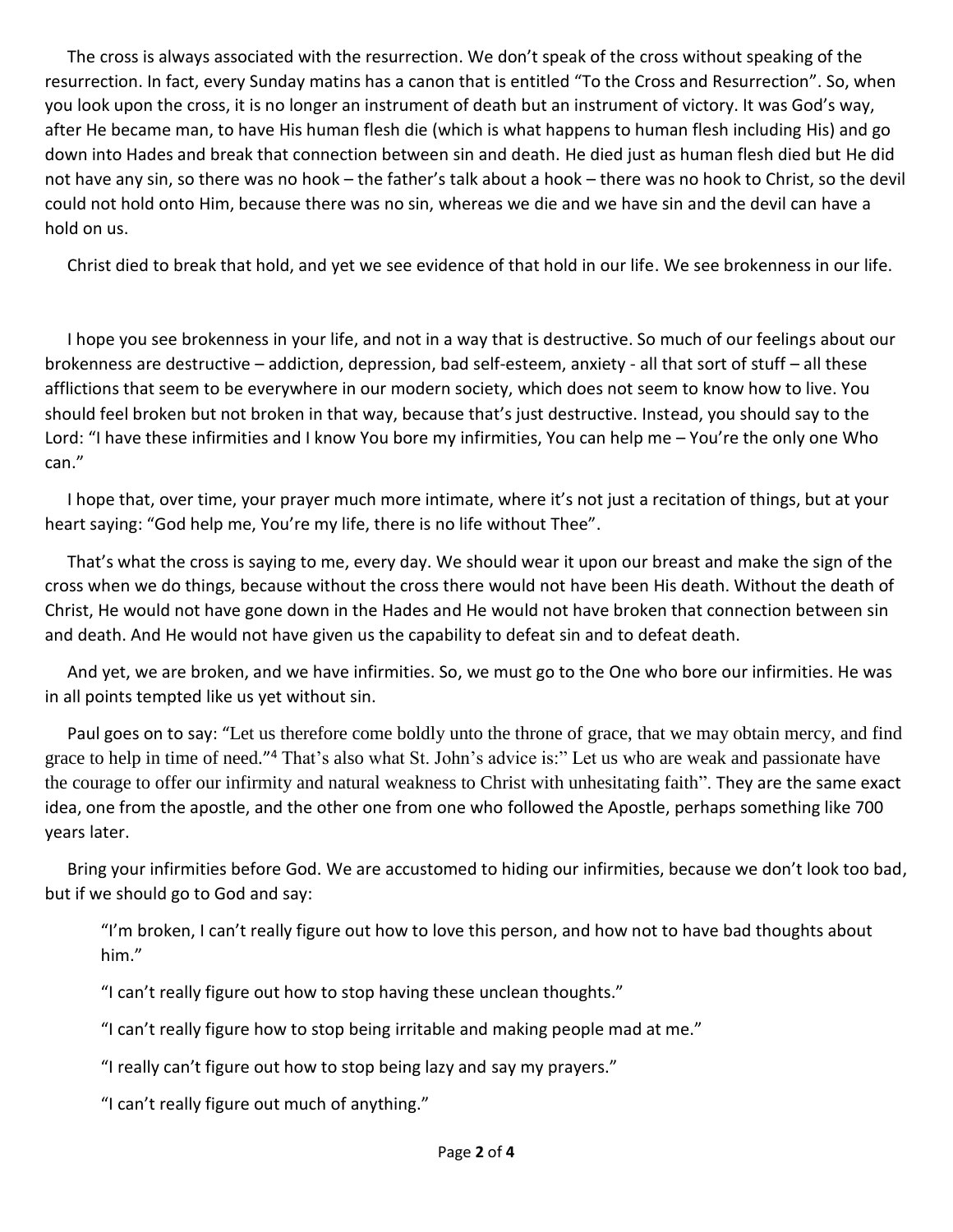You bring that before God, and He knows what that's like because He bore the infirmities of the human race all of them. He did not have them, for instance, He didn't have infirmity of being lazy, but He did bear our infirmities, and He knows and understands every single problem you have. This is because He is a human being. Now, He changed His humanity to be perfected, which is where our humanity is going. That's what the cross saying.

After liturgy we are going out to our "Old Rugged Cross", as long as it's not raining, and prostrate before it as we normally do. And we will sing this hymn:

## **"Before thy Cross, we bow down and worship O master, and Thy Holy Resurrection we glorify."**

The Most of the time when you make a prostration it is because of penitence. A prostration is because we are unworthy; it is because we say: "Lord help me", like we do for the prayer of St Ephrem. There is always this echo of penitence, because it's built on our memory – that is, if you do enough prostrations it's built in your memory – if you hardly ever do prostrations, you might not understand this. But if you do prostrations a lot, there's a certain sense of unworthiness, and also boldness.

Today, these prostrations are not because of penitence, it is remembering our infirmity and remember that He bore our infirmities, and we are going to get up! Sometimes some of us have a little trouble getting up but we are all going to get up. The Lord will get us up. There is the resurrection. We can experience it to different degrees in this life - some of us a lot some of us learned little. Some of us have just too many troubles.

I hear so many troubles. I heard from somebody who has a lot of troubles last night. Those troubles are Not going to go away for a long time, but this person is approaching them in the right way and putting their infirmities before God. Fortunately, there some resources that this person knows about and that I've also put them in contact with, and it's a long hard road, but God knows that road – He walked that road. That's what the epistle says and this advice from St. John Climacus says. That's what the cross says, that you, the person who is messed up, can be healed completely.

That's what I hope is in your heart when you do these prostrations at the end of liturgy. The resurrection is coming, and it is also happening. There is a future resurrection, when there is no sickness or sorrow or sighing anymore, and there is the resurrection working itself into us – now. There is still sickness, and sorrow, and sighing; there are still long days and long weeks and long years, and difficulties that might never ever get rectified completely. But there is the resurrection happening in you now. I hope you have some consolation and you feel that resurrection in the midst of your infirmities, and you feel God helping you, and you feel confident that He will help you even though you are unworthy.

Just try, besides rattling off your prayers – try sometimes just saying to God: I'm broken, and I know that You know what being broken is like, and You can fix it". That's what I say to God when I prostrate before the cross. And every day, my days are mixture of contrasts. There are wonderful, beautiful and holy things that happen, and in the midst of it there I am and I am not wonderful or beautiful or holy. So, this this sort of cognitive dissonance that occurs all the time and yet somehow things happen. I hope that is happening with you too; I hope that you are seeing things happen in your life. I hope that no matter how dark it seems that you know that there is light.

There's no substitute really for work, you must do the work, but besides the work there is grace, there is God grace helping you. That's what the cross is telling you today. I hope it is telling you this, that's what I'm telling you that you should be hearing, because I hear that resounding. Just try this. When you prostrate before the cross today just think a little bit, see if you can break the Pres. and remember the sermon. We don't remember things;